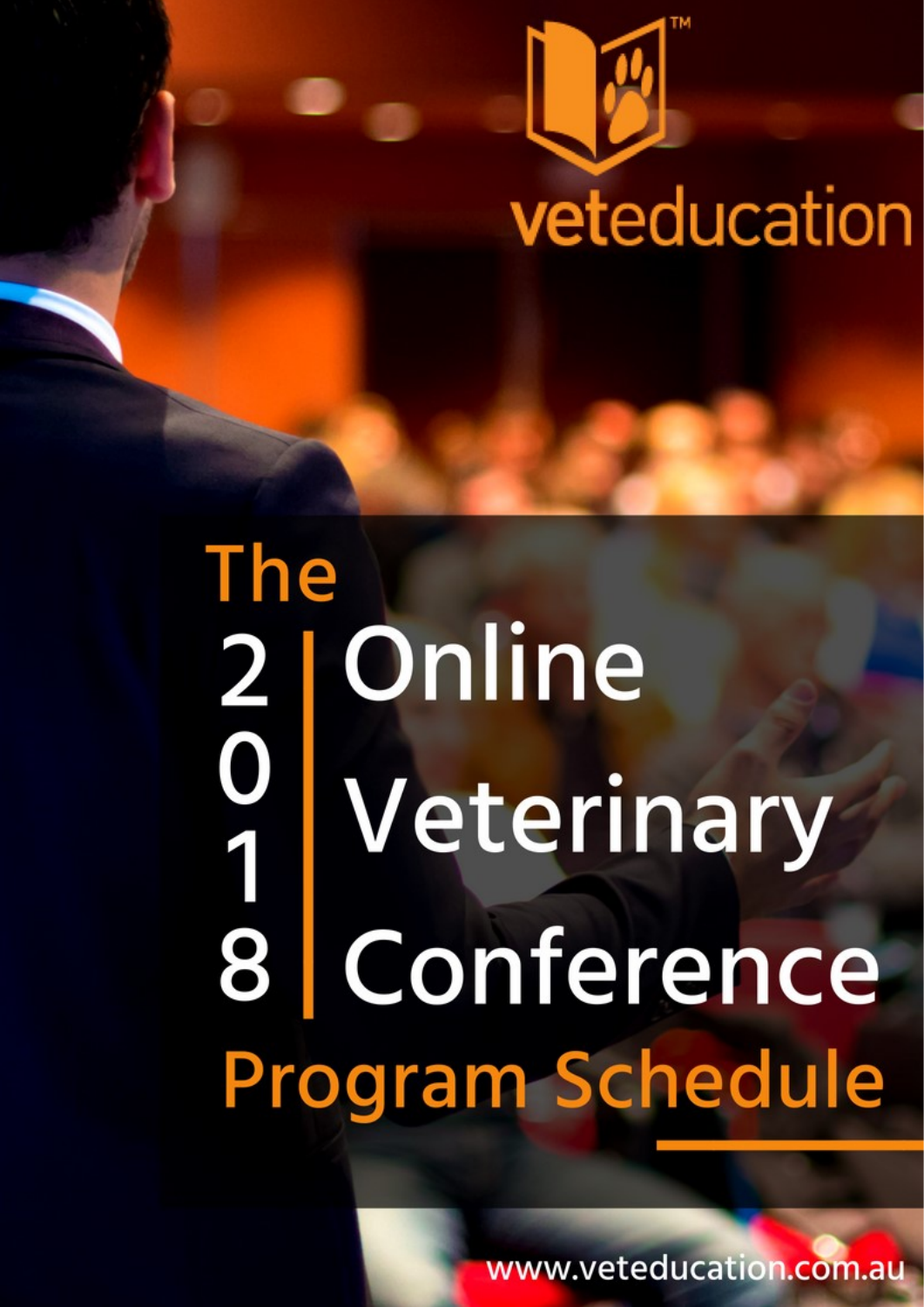## July 09 to 12, 2018 (Week 1)

#### MONDAY, JULY 09, 2018

| 12:00 AEST | Glomerular Disease in the Dog              | Dr. Stephen Dibartola |
|------------|--------------------------------------------|-----------------------|
| 19:30 AEST | <b>Video Tour of Neurological Collapse</b> | Dr. Laurent Garosi    |

#### TUESDAY, JULY 10, 2018

| <b>12:00 AEST</b> | <b>Nutrition for Hospitalised Patients</b> | Dr. Nick Cave           |
|-------------------|--------------------------------------------|-------------------------|
| 19:30 AEST        | <b>Diabetes Mellitus in Cats</b>           | Dr. Danielle Gunn-Moore |

#### WEDNESDAY, JULY 11, 2018

| <b>12:00 AEST</b> | <b>Epidural Anaesthesia for GPs</b>                               | Dr. Fernando Martinez |
|-------------------|-------------------------------------------------------------------|-----------------------|
| 19:30 AEST        | <b>Toxicology and Unique Decontamination</b><br><b>Techniques</b> | Dr. Angela See        |

#### THURSDAY, JULY 12, 2018

| <b>12:00 AEST</b> | Anti-Pruritic Medications - Which One to Choose | Dr. Peter Hill   |
|-------------------|-------------------------------------------------|------------------|
| 19:30 AEST        | <b>Acute Necrotising Pancreatitis</b>           | Dr. Philip Judge |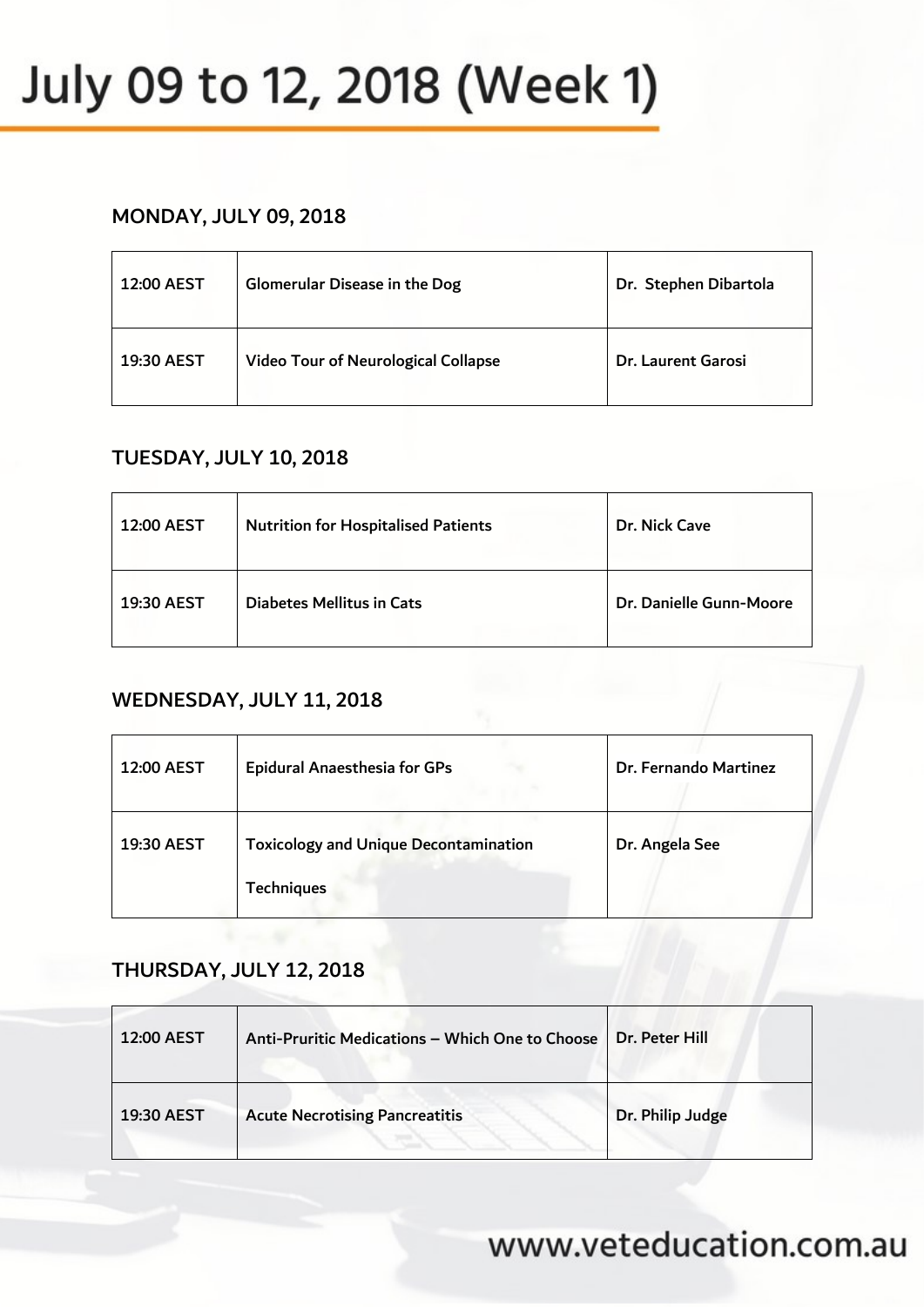## July 16 to 19, 2018 (Week 2)

#### MONDAY, JULY 16, 2018

| 12:00 AEST | Advances in Veterinary Oncology: What you need to<br>know.           | Dr. Rod Straw      |
|------------|----------------------------------------------------------------------|--------------------|
| 19:30 AEST | Getting the full diagnostic potential out of your<br>radiology suite | Dr. Angela Hartman |

#### TUESDAY, JULY 17, 2018

| 12:00 AEST | A Picture is Worth a Thousand Words: Pearls to<br>Help an Ophthalmologist Better Help You | Dr. Elizabeth Giuliano |
|------------|-------------------------------------------------------------------------------------------|------------------------|
| 19:30 AEST | <b>Contemplating Coagulopathies</b>                                                       | Dr. Bruce Parry        |

#### WEDNESDAY, JULY 18, 2018

| <b>12:00 AEST</b> | <b>Preventing and Managing Fearful Pets at</b><br><b>Veterinary Visits</b> | Dr. Gary Landsberg  |
|-------------------|----------------------------------------------------------------------------|---------------------|
| 19:30 AEST        | Extraction Nightmares - Avoiding the Crack of<br>Doom                      | Dr. Christine Hawke |

#### THURSDAY, JULY 19, 2018

| <b>12:00 AEST</b> | <b>Clinical Approach to the Liver</b> | Dr. David Twedt |
|-------------------|---------------------------------------|-----------------|
| 19:30 AEST        | Degloving & Wound Healing             | Dr. Julian Lunn |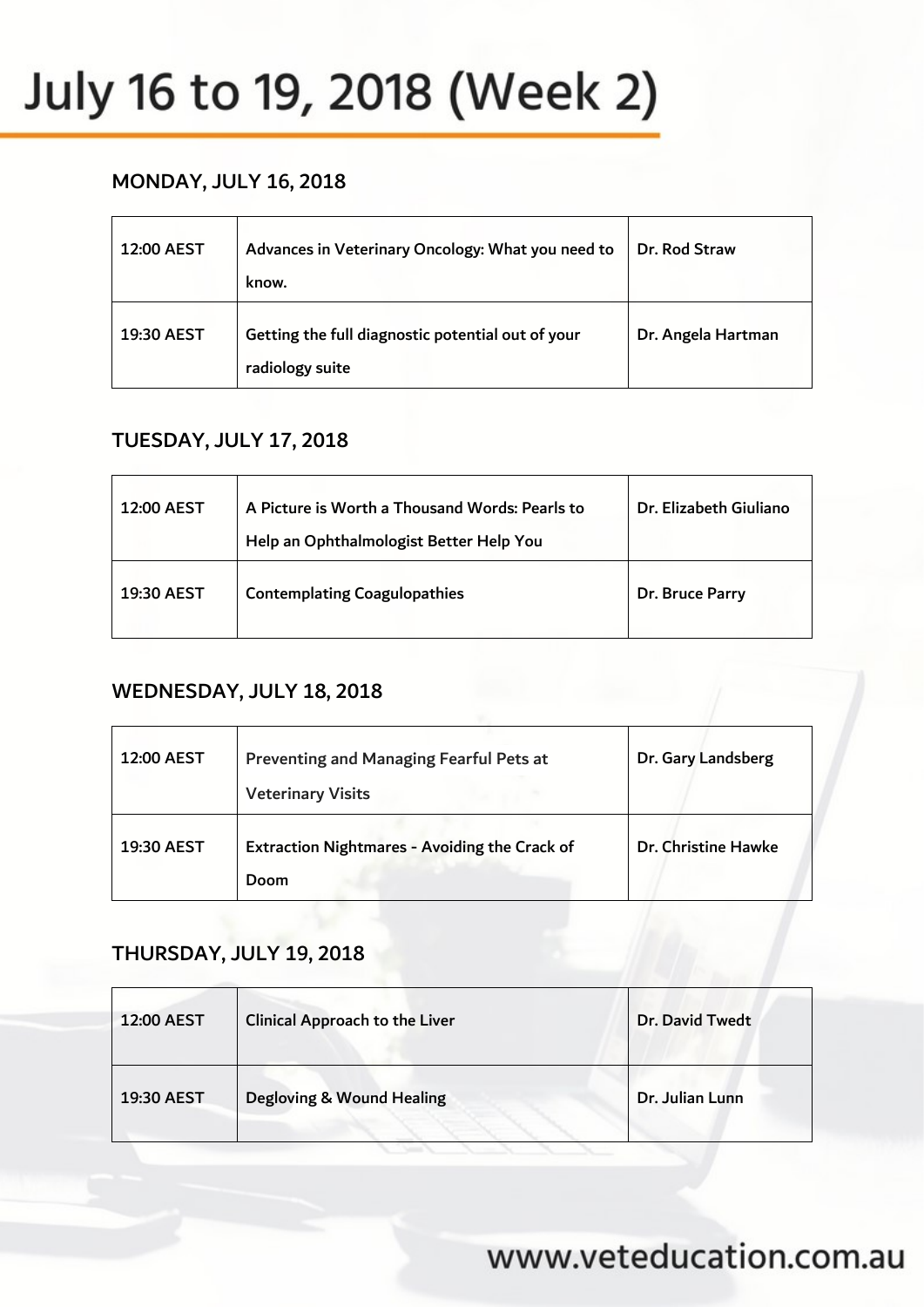This conference is a part of the Vet Education **Annual Webinar Membership.** 

Vet Education Webinar members will automatically receive email notifications to join these webinars when the day arrives!

# **NOT A Vet Education Webinar Member?**

**YOU CAN BECOME A MEMBER TODAY** At just AUD \$125 per year!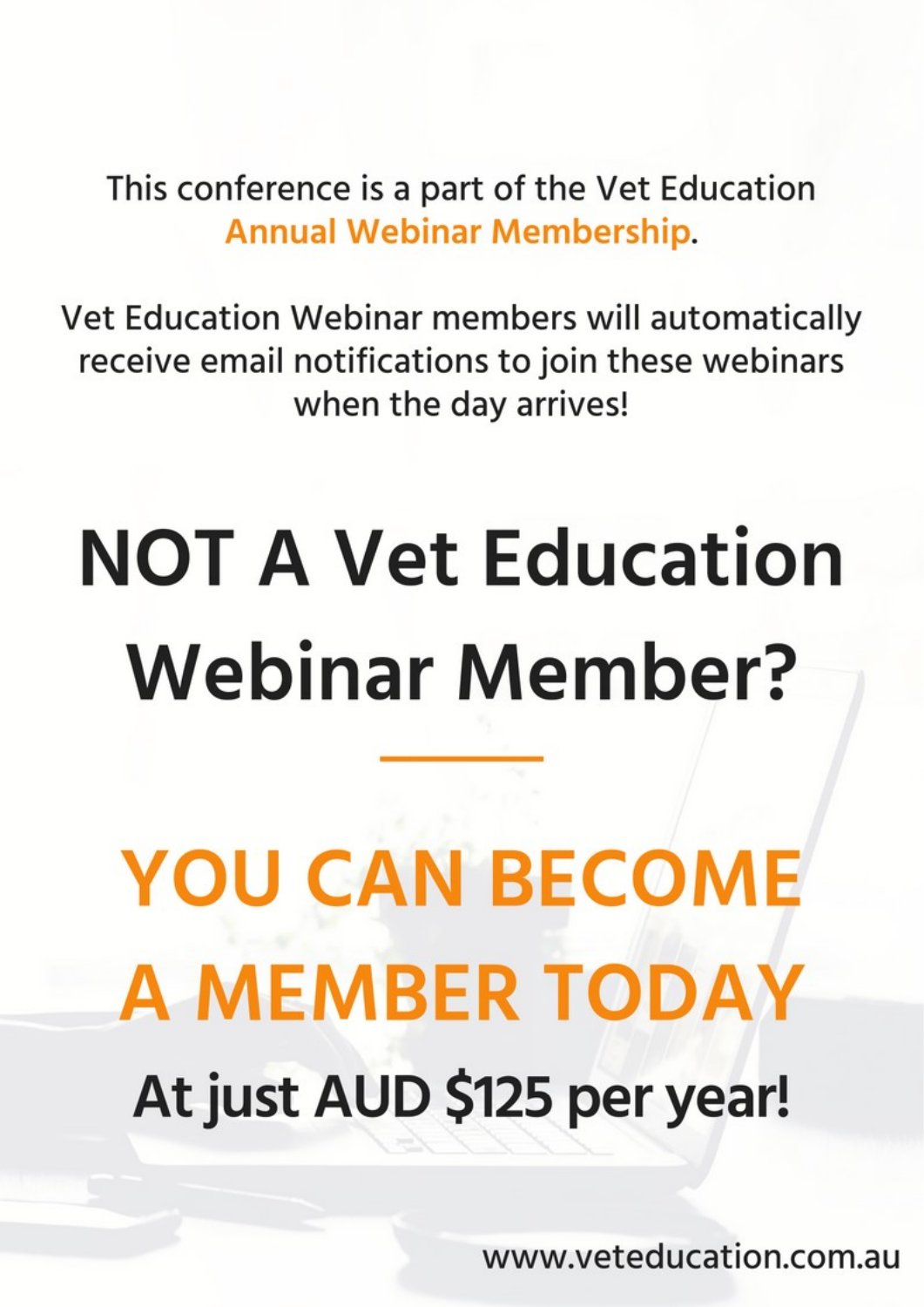## **ABOUT THE MEMBERSHIP**

Vet Education Annual Webinar Membership features an outstanding selection of practical and informative webinars brought to you by our dedicated team of lecturers from across the globe!

These webinars provide continuing education credits for Veterinarians, Veterinary Nurses, and Veterinary Technicians. Our mission is simple: to provide you with the very best veterinary continuing education - wherever you are and whenever you need it.

## **WHAT YOU GET...**

- Over 35 live webinars every year!
- Continuing education credits for every webinar you watch!
- . Unlimited access to Vet Education's huge webinar library!
- A wide range of topics!
- Never miss a lecture! All lectures are recorded!
- Detailed lecture notes!
- Automatic notice for all our upcoming webinars! You won't miss a beat!
- Access to special events is included -
	- The Online Veterinary Conference
	- The Online Toxicology Symposium